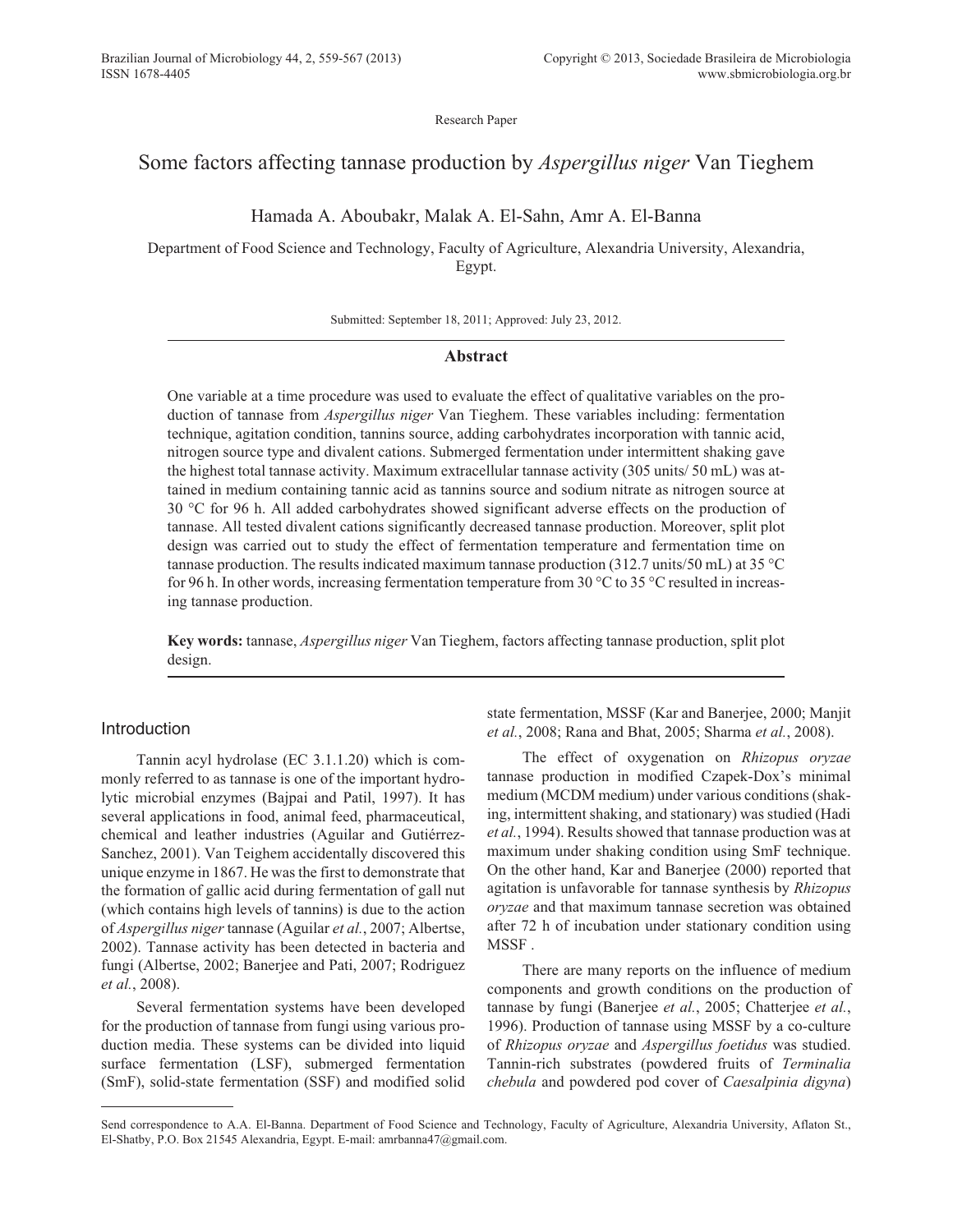were used in the process. Different process parameters for maximum production of tannase were optimized through media engineering. Optimum conditions were: 30 °C, 80% relative humidity, pH 5 and incubation time of 48 h (Banerjee *et al.*, 2005). The best favorable conditions for tannase production by SSF using *Rhizopus oryzae* were: initial pH 5with 4 days of incubation period at 40 °C and 72% humidity and 10 g wheat bran soaked 2.5% tannic acid (Chatterjee *et al.*, 1996).

Belmares-Cerda *et al.* (2003) used several carbon sources (gallic acid, glucose, tannic acid, and infusions from creosote bush, pecan peels and sorghum) to produce tannase by *Aspergillus niger* PSH . The highest tannase activity was obtained when infusion of creosote bush was used as a carbon source.

The effect of adding  $1\%$  (w/v) different sugars (fructose, galactose, maltose and sucrose) incorporation with 2% tannic acid on *Rhizopus oryzae* tannase production in MCDM medium was studied (Hadi *et al.*, 1994). The results showed that the maximum tannase production was attained with tannic acid without sugar addition. Various inorganic and organic nitrogen sources were tested to enhance tannase synthesis by fungi. Some investigators reported the stimulation effect of inorganic nitrogen sources (Hadi *et al.*, 1994; Sharma *et al.*, 2007). Hadi *et al.* (1994) tested the effect of ammonium sulfate, ammonium nitrate, sodium nitrate, sodium nitrite and urea, incorporation into Czapek-Dox's medium on *Rhizopus oryzae* tannase productivity. Results revealed that sodium nitrate was found to be the best and the highest tannase production was attained at 0.05% sodium nitrate. Others reported the superiority of organic nitrogen sources (Huang and Borthwick, 2005; Manjit *et al.*, 2008). The effect of various nitrogen sources (peptone, brew's cream, urea, potassium nitrate and sodium nitrate) on the Aspergillus SH6 tannase production was studied in a medium containing valonia tannins (ellagitannins) as a substrates. Results indicated that organic nitrogen sources were favorable to the degradation of tannins, specially peptone as nitrogen source, which delivered high tannase activity (Huang and Borthwick, 2005).

Bradoo *et al.* (1997) studied the effect of adding divalent cations to MCDM medium on tannase production by *Aspergillus japonicas*. Results showed that all tested divalent cations decreased tannase production.

The fermentation time needed for obtaining maximum tannase production by fungi varied from fungal strain to another. In general, the optimum fermentation time ranged from 24 to 150 h. (Banerjee *et al.*, 2001; Chatterjee *et al.*, 1996). Many investigations revealed that fungal tannase production was peaked at the optimum incubation period. Afterwards, tannase production decreased gradually (Hadi *et al.*, 1994; Huang and Borthwick, 2005; Kumar *et al.*, 2007; Rodrigues *et al.*, 2007). This might be due to catabolic repression and substrate scarcity in the medium (Hadi *et al.*, 1994) or due to scarcity in nitrogen source

(Huang and Borthwick, 2005). Additionally, it may be owing to accumulation of toxic metabolites secreted during fermentation (Hadi *et al.*, 1994; Kumar *et al.*, 2007; Rodrigues *et al.*, 2007).

Fermentation temperature affects microbial cellular growth, spore formation, germination, microbial physiology, and thus product formation. Therefore, maintenance of an optimal process temperature is considered as one of the major factors which affect the economics of the microbial enzymes production process (Banerjee *et al.*, 2005). Different optimum incubation temperatures were used by researchers for the production of tannase by various fungi. The used temperatures ranged from 25 °C to 42 °C (Chatterjee *et al.*, 1996; Manjit *et al.*, 2008).

In the present study, an effort was made to study the effect of qualitative variables (fermentation technique, agitation condition, tannins source, adding carbohydrates incorporation with tannic acid, type of nitrogen source and divalent cations) on the production of tannase by a newly isolate of *Aspergillus niger* Van Tieghem using OVAT procedure. Full factorial experiment using split plot design was carried out to study the effect of fermentation temperature and fermentation time on tannase production.

# Materials and Methods

#### Microorgaism

*Aspergillus niger* Van Tieghem was selected as a potential producer of tannase after screening of 105 fungal isolates (Aboubakr *et al.*, 2012). It was maintained on Potato Dextrose Agar (PDA) supplemented with 0.01% tannic acid (Bajpai and Patil, 1997).

#### **Chemicals**

All chemicals used were of analytical grade and obtained from Sigma, Aldrich, Merck and VEB Labor chemie Apolda (Germany); BDH, JUDEX chemicals, LAB  $M^{TM}$ and Oxoid (England); Biolife (Italy); Chemapol (Czechoslovakia) and El-Nasr Pharmaceutical Chemicals Co. "ADWIC" (Egypt).

#### Raw materials

Several plant raw materials as well as industrial wastes which incorporated in the media for enzyme production were obtained from different sources at Alexandria, Egypt.

Wheat bran and all prepared plant raw materials were kept in tightly closed Kilner jars and maintained at room temperature in dry place. Pomegranate peels, persimmon fruits, unripe date fruits and river-red-gum leaves were washed with distilled water twice. After cutting or slicing, they were dried at 60 °C in hot air oven for 48 hours. The dried materials were then finely milled and sieved to pass 80 mesh screen. Soybean and seeds of cotton and flax were milled, defatted by hexane and screened to 80 mesh.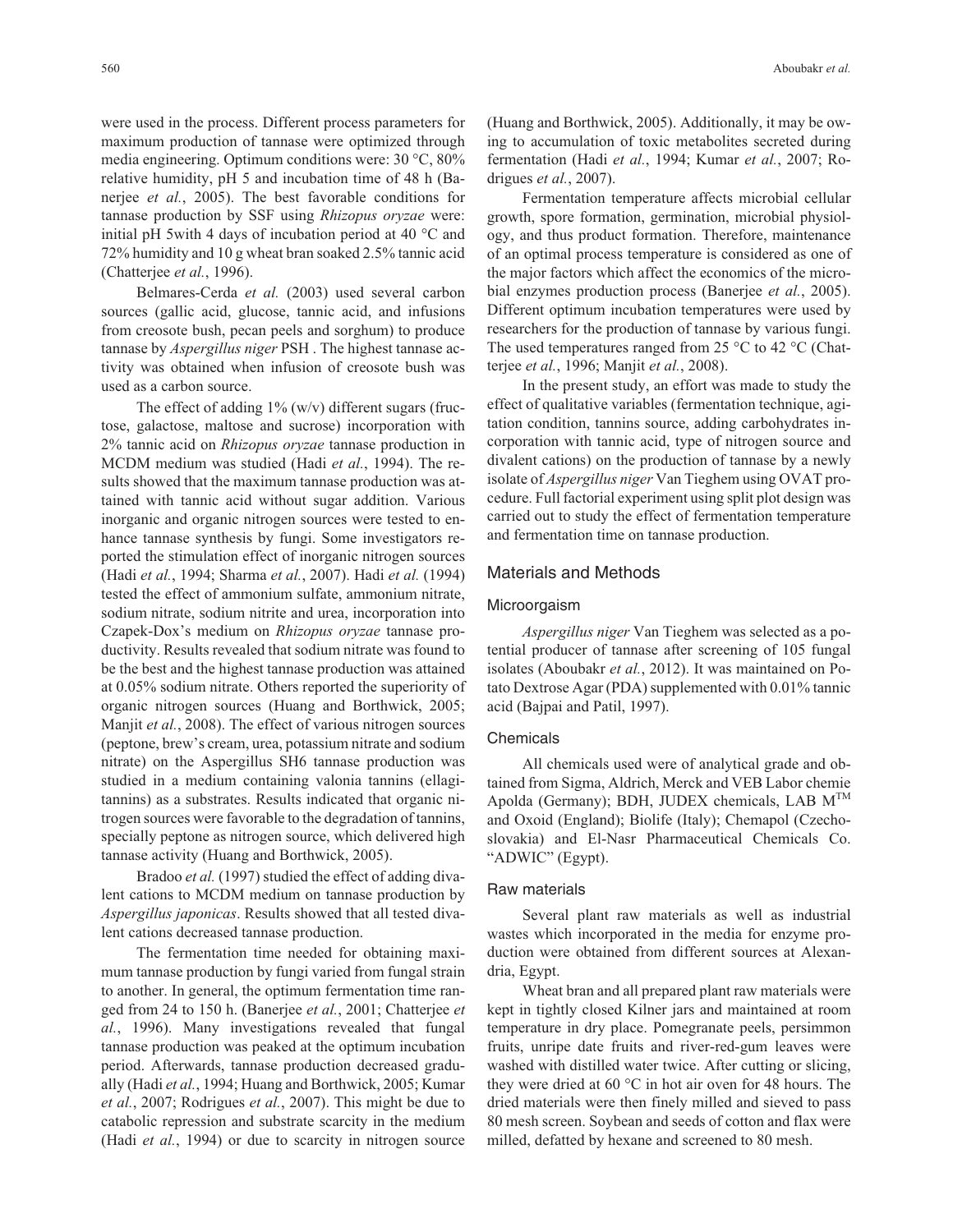Two synthetic solid supports were used in the solid state fermentation technique. Polyurethane foam (PUF) with bulk density 15 kg/m<sup>3</sup>was kindly supplied by Foam Industrial Company, Egypt. Synthetic sponge was obtained from Taki Vita Company, Egypt.

## Media

The MCDM medium was prepared from the following ingredients  $(g/L)$ : tannic acid  $(10)$ , NaNO<sub>3</sub>  $(6)$ , KCl (0.52), MgSO47H2O (0.52), KH2PO4 (1.52), FeSO47H2O  $(0.01)$ , ZnSO<sub>4</sub>7H<sub>2</sub>O  $(0.01)$  and Cu(NO<sub>3</sub>)<sub>2</sub>3H<sub>2</sub>O  $(0.01)$ . The medium was adjusted at pH 4.5  $\pm$  0.2 and sterilized at 121 °C for 15 min. The solution of tannic acid was sterilized separately by passing through MILLEX $^{\circledR}$ -OR membrane filter  $(33 \text{ mm diameter}, 0.22 \text{ µm pore size},$  Millipore, France) and adjusted separately at  $pH$  4.5  $\pm$  0.2, then added to the medium (Bradoo *et al.*, 1996). Potato Dextrose Agar (PDA) supplemented with 0.01% tannic acid was used as maintenance medium (Bajpai and Patil, 1997).

## Inoculum preparation

Inoculum was prepared according to the method described by Ramires-Coronel *et al.* (2003). The fungal isolate was cultivated on PDA slant then incubated for 4 days at 30 °C until a good sporulation was obtained. Spores were then scraped into a sterile 0.02% Tween 80 solution (Ramires-Coronel *et al.*, 2003) and counted by Neubauer chamber method, the suitable volume which contains the needed number of spores was calculated (Harisha, 2007).

#### Harvesting the enzyme and enzyme assay

The fermentation medium was filtered through Whatman No.1 filter paper. The obtained filtrate was used for extracellular tannase determination (Gupta *et al.*, 1997). Intracellular tannase was extracted from the mycelium (Sharma *et al.*, 2000).

Tannase activity was assayed using rhodanine spectrophotometric method (Sharma *et al.*, 2000). Methyl gallate was used as substrate. The method is based on the chromogen formation between gallic acid and rhodanine. The method was modified by using 0.2 mL of 1 N instead of 0.5 N of potassium hydroxide solution for enhancing the colour formation. One unit (U) of the enzyme was defined as micromoles of gallic acid formed per minute by one ml of enzyme extract under optimum conditions of tannase activity.

## Standard protocol

Sterilized MCDM medium (pH  $4.5 \pm 0.2$ ) containing 1% filter sterilized tannic acid was distributed in 50 mL portions into 250 mL Erlenmeyer flasks. Each flask was inoculated with 5 x  $10<sup>7</sup>$  spores from 4-days-old culture and incubated for 96 h at 30 °C (Saxena and Saxena, 2004). The incubation was carried out with intermittent shaking three times a day at 200 rpm for 2 min each time using an orbital incubator (Model INR-200, Gallenkamp,UK). Deviations from this standard protocol have been indicated in respective experiments. After harvesting the culture filtrate, the enzyme was assayed.

# Effect of fermentation techniques and agitation condition

The LSF was carried out statically without agitation (Bradoo *et al.*, 1997). Whereas, SmF was carried out under continuous and intermittent shaking. Continuous shaking was carried out at 120 rpm in the orbital incubator, while intermittent shaking was carried out as mentioned in the standard protocol. The SSF was carried out using natural (wheat bran) and synthetic solid supports (polyurethane foam and sponge) impregnated with the MCDM medium (Pinto *et al.*, 2001; Ramirez-Coronel *et al.*, 2003). The extracellular and intracellular tannase activities per 50 mL culture or mycelium produced from 50 mL culture were determined.

The enzyme produced by SSF using either PUF or sponge as solid supports was obtained by compressing PUF or sponge separately in a Buchner funnel. The extract was then centrifuged (5000 g, 15 min) then the supernatant was used for extracellular tannase assay (Ramirez-Coronel *et al.*, 2003). Enzyme produced by SSF using wheat bran was extracted from the fermented matter according to the method of Pinto *et al.* (2001) by adding 50 mL of 0.05 M citrate buffer (pH 5.0). The flasks were then shaked in the orbital shaker (200 rpm) for one h at 30 °C. The crude enzyme was separated by filtration over Whatman No.1 filter paper. The filtrate was used for extracellular tannase assay.

#### Effect of tannin sources

The effect of various tannins-containing natural substrates was studied on enzyme production using SmF and SSF techniques. These substrates were dried powder of: pomegranate peels, persimmon fruits, river-red-gum leaves and unripe date. Tannic acid was used as a control. In SmF experiments, amounts of natural substrates added to the MCDM medium, to give 1% tannins, were calculated according to their measured contents of tannins using protein precipitation method (Hagerman and Butler, 1978). In SSF experiments, natural substrates were used as sole carbon sources and natural solid supports. Fermentation was carried out in sterilized 250 mL Erlenmeyer flasks contained amounts of tannins-containing natural substrate powders that give 1% final concentrations of tannins in the medium. The solid substrates were moistened with 20 mL of sterilized MCDM medium without tannic acid. Flasks were incubated statically.

# Effect of adding carbohydrates incorporation with tannic acid

Several carbohydrates were separately incorporated at 0.2% (w/v) concentration into MCDM medium. These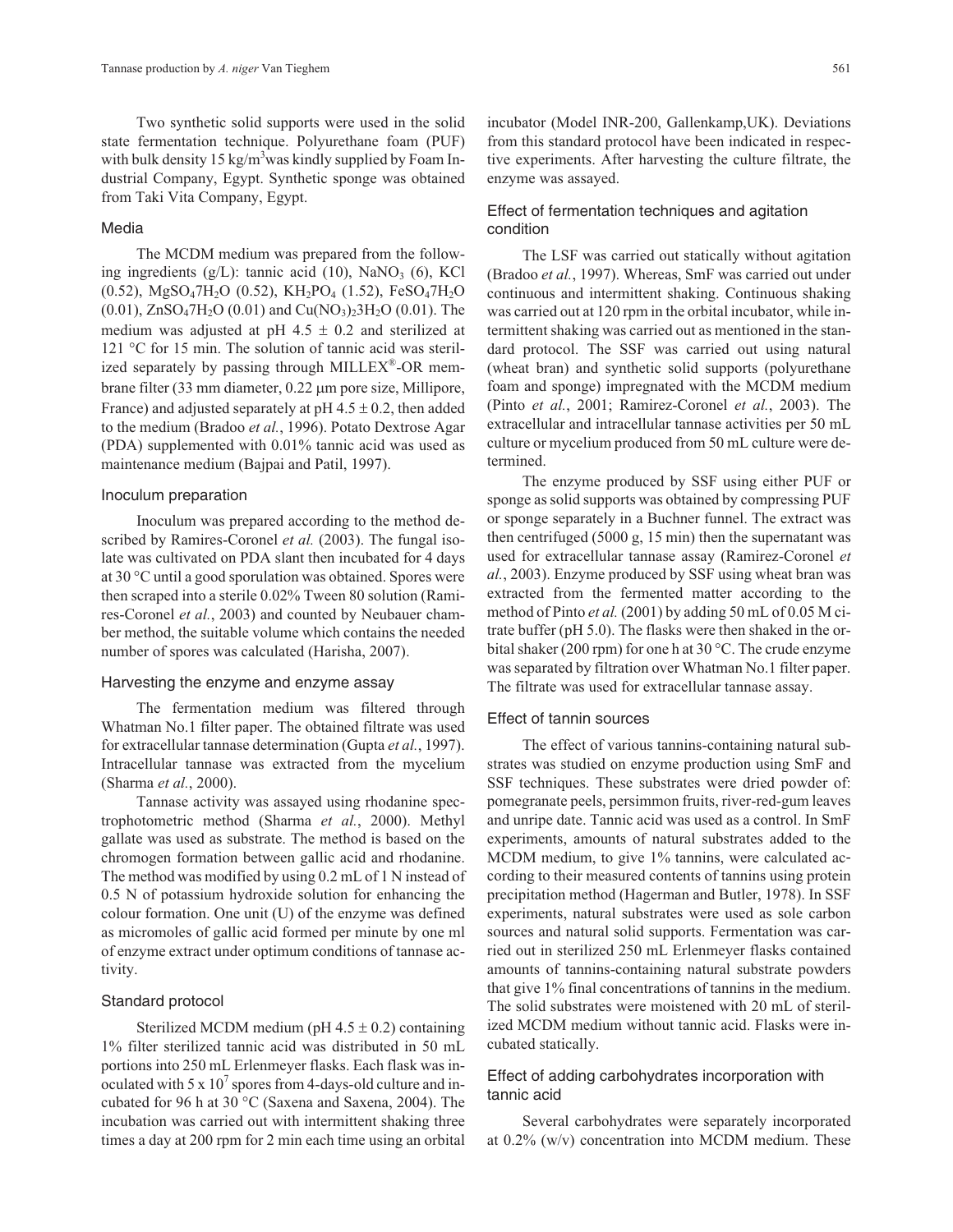## Effect of nitrogen source type

The effect of various nitrogen sources (0.99 g nitrogen/L) was studied on tannase production. Four inorganic nitrogen sources (ammonium chloride, ammonium nitrate and potassium nitrate as well as sodium nitrate as control) and seven organic nitrogen sources (beef extract, cotton seed meal, flax seed meal, peptone, soy bean meal, urea and yeast extract) were tested. Determinations of total nitrogen contents in all organic nitrogen sources except urea were carried out by micro Kjeldahl method (AOAC International, 2000).

# Effect of divalent cations

Various divalent cations (0.2%) were added separately to study their effect on the enzyme production. These included chlorides of Ca<sup>2+</sup>, Cd<sup>2+</sup>, Cu<sup>2+</sup>, Hg<sup>2+</sup>, Mg<sup>2+</sup>, sulphates of  $Fe^{2+}$ ,  $Zn^{2+}$  and acetate of  $Pb^{2+}$ .

# Effect of fermentation temperature and fermentation time

The effect of five fermentation temperatures (20, 25, 30, 35 and 40 °C) and five fermentation times (24, 48, 72, 96 and 120 h) were studied simultaneously by a full factorial experiment using split plot design in order to study the main effect of each variable separately and the interaction between these two variables. Five incubators were adjusted at the studied temperatures. At each incubator, five 250 mL Erlenmeyer flasks each containing 50 mL of MCDM medium, one flask for each fermentation time, were incubated. Incubation and agitation was carried out as mentioned in standard protocol. Each flask represents an experimental unit. The extracellular tannase activity /50 mL was determined after 24 h intervals up to 120 h for each fermentation temperature. This factorial experiment was repeated three times (three blocks) and the average of extracellular tannase activity was measured for each experimental unit.

#### Statistical analysis

Each experiment was carried out in triplicates and the values were averaged. The one way analysis of variance (ANOVA) was carried out by STATESTICA 7.0 software (StatSoft, Inc., USA) and differences among the means were determined for significance at  $p < 0.05$  using Fisher least significant difference test  $(LSD<sub>0.05</sub>)$ .

## Results and Discussion

# Effect of fermentation techniques and agitation condition

There is a significant effect ( $p < 0.05$ ) of the fermentation technique on the production of *Aspergillus niger* Van Tieghem tannase (Table 1). Tannase activity was mainly attributed to the secretion of extracellular tannase either under LSF (36.9 U/ 50 mL) or SmF (73-290 U/50 mL). Low level of intracellular tannase activity (7.1-11.7 U/50 mL) was produced by the fungus (Table 1).

Among the tested fermentation techniques, SmF gave the highest total tannase activity either under intermittent shaking (298.4 U/50 mL) or continuous shaking (80.2 U/50 mL) followed by LSF technique (48.6 U/50 mL). The ability of SmF technique to enhance tannase production over LSF technique was reported for *Aspergillus niger* PKL104 (Lekha *et al.*, 1994) and *Aspergillus niger* Van Tieghem MTCC 2425 (Rana and Bhat, 2005). Solid state fermentation technique (using PUF, sponge and wheat bran

**Table 1** - Effect of fermentation technique and agitation condition on tannase production by *Aspergillus niger* Van Tieghem.

| Fermentation technique                                            | Mean of extracellular<br>tannase activity<br>$(U/50$ mL $\pm$ SD) | Mean of intracellular<br>tannase activity<br>$(U/50$ mL $\pm$ SD) | Mean of total tannase<br>activity<br>$(U/50$ mL $\pm$ SD) |
|-------------------------------------------------------------------|-------------------------------------------------------------------|-------------------------------------------------------------------|-----------------------------------------------------------|
| Liquid surface fermentation, LSF (static condition)               | $36.9 + 3^{\circ}$                                                | $11.7 \pm 0.2^{\rm a}$                                            | $48.6 \pm 3.2$ <sup>c</sup>                               |
| Submerged fermentation, SmF (intermittent shaking)                | $290.2 \pm 32.4^{\circ}$                                          | $8.2 \pm 0.3^b$                                                   | $298.4 \pm 32.6^a$                                        |
| Submerged fermentation, SmF (continuous shaking)                  | $73.2 + 1.4^b$                                                    | $7.1 + 0.6^{\circ}$                                               | $80.2 \pm 1.8^{b}$                                        |
| Solid state fermentation, SSF (using PUF as solid support)        | $13.6 + 1.9^{cd}$                                                 | nd                                                                | $13.6 \pm 1.9^d$                                          |
| Solid state fermentation, SSF (using Sponge as solid support)     | $11.5 + 1.1d$                                                     | nd                                                                | $11.5 \pm 1.1^{\rm d}$                                    |
| Solid state fermentation, SSF (using wheat bran as solid support) | $7.1 + 1.4^{\circ}$                                               | nd                                                                | $7.1 + 1.4^d$                                             |

The same superscript letters in each column indicate that there is no significant difference at  $p < 0.05$ .

Fermentation conditions: tannic acid concentration, 1%; initial pH, 4.5  $\pm$  0.2; incubation temperature, 30 °C; inoculum size 5x10<sup>7</sup> spores /50 mL. LSF and SSF techniques were incubated statically whereas SmF technique was incubated under continuous shaking at 120 rpm or intermittent shaking 3 times a day at 200 rpm for 2 min each time.

LSF and SmF techniques were carried out in 250 mL Erlenmeyer flasks containing 50 mL of the MCDM medium. SSF technique was carried out in 250 mL Erlenmeyer flasks containing 20 g of wheat bran moistened with 20 mL of sterilized MCDM medium, or containing 5 g of PUF or sponge impregnated with 50 mL of sterilized MCDM medium.

nd: not determined.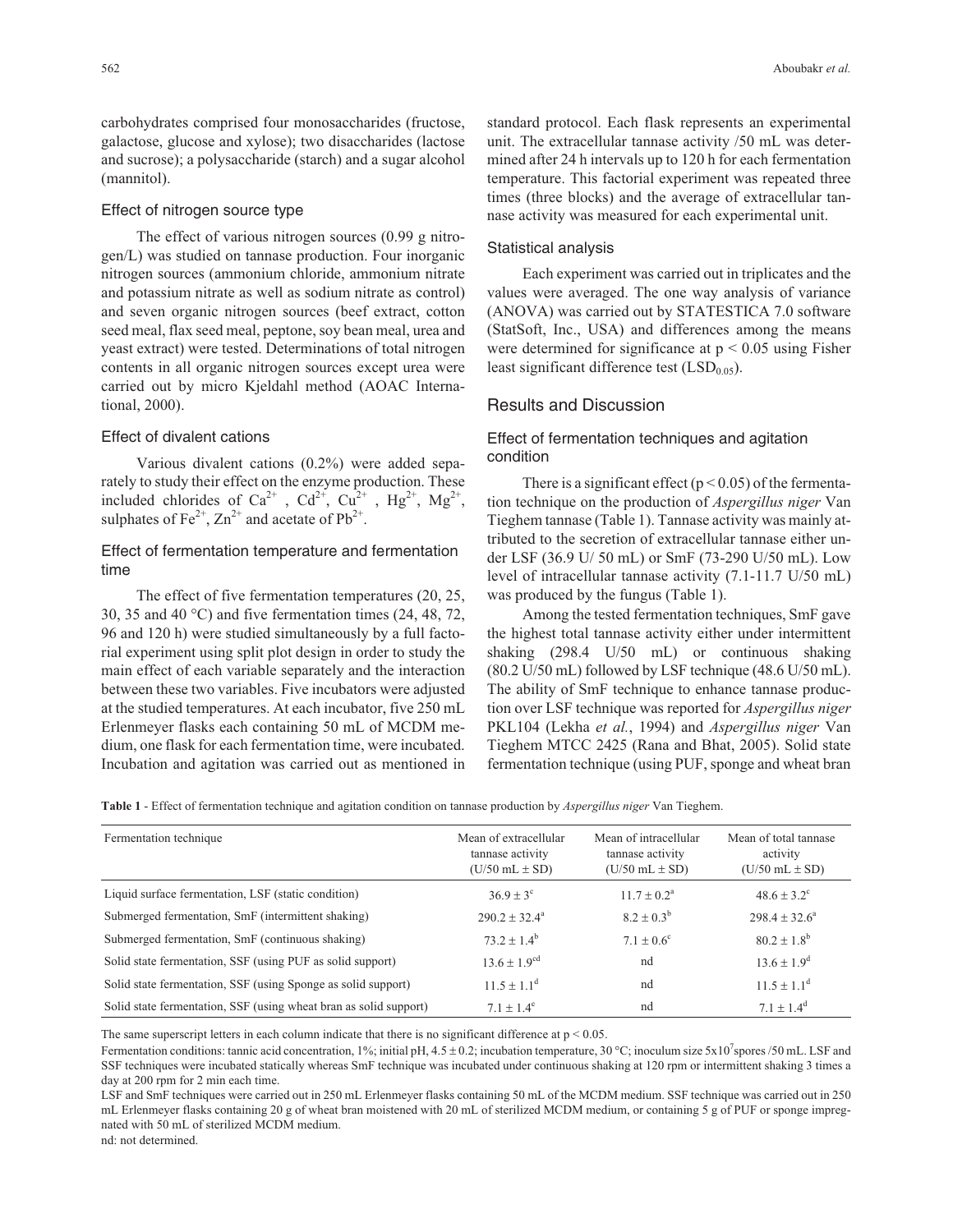as solid supports) exhibited the lowest tannase activities (13.6, 11.5 and 7.1 U/ 50 mL, respectively). This result is coinciding with that reviewed by Chaterjee *et al.* (1996) that SmF technique has high efficiency over SSF technique for tannase production. Also, Rana and Bhat (2005) found that tannase production by *Aspergillus niger* Van Tieghem MTCC 2425 was higher in SmF than SSF. On the other hand, these results are in contrast with some previous reports which confirmed that tannase production by SSF was higher than SmF system (Kar and Banerjee, 2000; Lekha *et al.*, 1994). There was no significant ( $p < 0.05$ ) difference between SSF using PUF or sponge as solid supports on production of extracellular tannase. Sponge can be used instead of PUF since it is less expensive and more available than PUF. It is worthy to mention that this is the first time to use the sponge as a synthetic solid support in SSF.

With respect to the effect of agitation on tannase production by *Aspergillus niger* Van Tieghem under SmF technique, the results showed that tannase production under SmF with intermittent shaking is significantly ( $p < 0.05$ ) higher than that attained using SmF with continuous shaking. There is no previous work studied the effect of agitation condition on tannase production using SmF technique except that of Hadi *et al.* (1994). They found that the maximum production of tannase by *Rhizopus oryzae* occurred in shaking condition as compared with stationary and intermittent shaking conditions. These results disagree with those obtained in the present study.

## Effect of tannin sources

Results presented in Table 2 revealed the following: The maximum extracellular tannase activity (305 U/50 mL) was attained in the MCDM medium containing tannic acid as tannins source using SmF technique (intermittent shaking). It was significantly ( $p < 0.05$ ) higher than all of the

other media with tannins-containing substrates either in SmF or SSF techniques.

The superiority of tannic acid, as a tannin source for tannase production over all studied natural tannin sources, may be due to the naturally occurrence of simple sugars in the studied natural tannins sources. These simple sugars can be used easily by the fungus for growth.

Many tannins-containing plant residues were previously studied as natural alternative tannin sources for tannase production. Some of them gave tannase activity higher than that obtained with tannic acid such as *Caesalpina digyna* seed cover powder (Kar and Banerjee2000), infusions from sorghum, pecan peels and creosote bush (Belmares-Cerda *et al.*, 2003) but others were not an effective carbon source for tannase production such as valonia tannins (Huang and Borthwick, 2005).

# Effect of adding carbohydrates incorporation with tannic acid

All the added carbohydrates showed significant  $(p < 0.05)$  adverse effects on the production of tannase where, the control (without added sugar) exhibited the highest extracellular tannase production (283.9 U/50 mL). The inhibition effect varied significantly with the variation of carbohydrate type (Table 3). The highest reduction in tannase activity was for fructose (54.8%) followed by mannitol (52.8%), lactose (39.9%), galactose (20.4%), glucose (20.15%), sucrose (12.6%), xylose (10.8%) and starch  $(10.4\%)$ .

Similar results were reported by many investigators. Bradoo *et al.* (1997) reported that the addition of 0.2% of various mono and polysaccharides (arabinose, fructose, galactose, xylose, manitol, carboxy methyl cellulose and starch) to MCDM medium containing 2% tannic acid had negative effect on enzyme production by *Aspergillus japonicas*. Using 0.1% additional carbon sources (arabinos,

**Table 2** - Effect of tannins source on tannase production by *Aspergillus niger* Van Tieghem using SmF and SSF techniques.

| Substrate                                                        | Fermentation technique | Mean of extracellular tannase ( $U/50$ mL $\pm$ SD) |
|------------------------------------------------------------------|------------------------|-----------------------------------------------------|
| Tannic acid (MCDM medium)                                        | SmF                    | $305.12 + 4.9^a$                                    |
| Powder of dried persimmon (Diospyrus kak)                        | SmF                    | $2.79 \pm 0.5d^e$                                   |
| fruits                                                           | <b>SSF</b>             | $0.003 + 0.0^{\circ}$                               |
| Powder of dried pomegranate peels ( <i>Punica</i> )<br>granatum) | SmF                    | $15.04 + 0.7^{\circ}$                               |
|                                                                  | <b>SSF</b>             | $17.36 \pm 1.0^{\circ}$                             |
| Powder of dried river-red-gum ( <i>Eucalyptus</i>                | SmF                    | $81.71 + 2.4^b$                                     |
| camaldulensis Dehn) leaves                                       | <b>SSF</b>             | $4.49 \pm 0.1$ <sup>d</sup>                         |
| Powder of dried unripe date                                      | SmF                    | $0.14 \pm 0.0^{\circ}$                              |
|                                                                  | <b>SSF</b>             | $0.01 \pm 0.0^{\circ}$                              |

The same superscript letters indicate that there is no significant difference at  $p < 0.05$ .

Fermentation conditions: tannic acid or tannins concentration, 1%; initial pH, 4.5  $\pm$  0.02; incubation temperature, 30 °C; inoculum size 5 x 10<sup>7</sup> spores/50 mL. SSF techniques were incubated statically whereas SmF technique was incubated under intermittent shaking 3 times a day at 200 rpm for 2 min each time.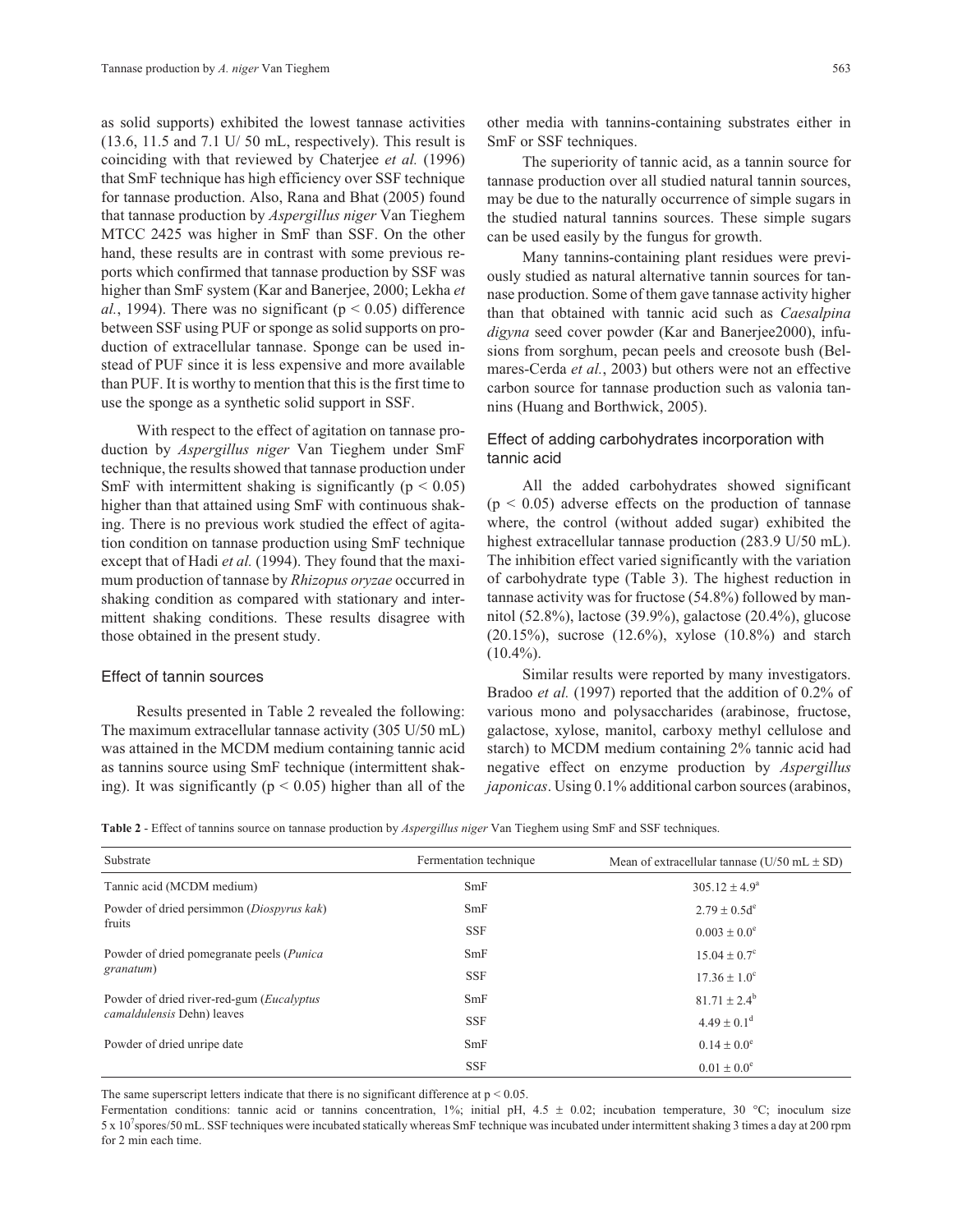**Table 3** - Effect of addition carbohydrates incorporation with tannic acid on tannase production by *Aspergillus niger* Van Tieghem.

| Added carbohydrate | Mean of extracellular tannase<br>$(U/50$ mL $\pm$ SD) |  |
|--------------------|-------------------------------------------------------|--|
| None*              | $283.9 + 8.9^a$                                       |  |
| Fructose           | $128.3 + 15.7^{\circ}$                                |  |
| Galactose          | $226.1 + 18.0^{\circ}$                                |  |
| Glucose            | $226.7 + 10.3^{\circ}$                                |  |
| Xylose             | $253.2 \pm 9.2^b$                                     |  |
| Lactose            | $170.7 \pm 21.0^{\circ}$                              |  |
| Sucrose            | $248.0 \pm 20.0^{\rm bc}$                             |  |
| Starch             | $254.3 + 13.8^b$                                      |  |
| Mannitol           | $135.6 + 8.6^{\circ}$                                 |  |

The same superscript letters indicate that there is no significant difference at  $p < 0.05$ . Fermentation conditions: tannic acid concentration,  $1\%$ ; added carbohydrate,  $0.2\%$  (w/v); initial pH,  $4.5 \pm 0.2$ ; incubation temperature, 30 °C; inoculum size 5 x  $10^7$  spores/50 mL; agitation condition, under intermittent shaking 3 times a day at 200 rpm for 2 min each time.

\*MCDM medium with 1% tannic acid, without any added carbohydrates.

lactose, maltose, mannitol, sucrose and xylose) incorporation with tannic acid (1%) in the tannic acid medium exhibited a negative effect on tannase formation by *Aureobasidium pullulans* (Banerjee and Pati, 2007)*.* Raaman *et al.* (2010) revealed that tannase production by *Paecilomyces variotii* was decreased by adding 1% carbohydrates (arabinose, fructose, lactose, maltose, mannitol, raffinose, rhamnose, sorbose, sucrose, starch and xylose) incorporation with tannic acid (1.5%) under SmF technique using tannic acid medium . In contrast, Bradoo *et al.* (1997) reported that addition of 0.2% glucose to MCDM medium containing 2% tannic acid increased tannase secretion by *Aspergillus japonicas*. Also, it was found that adding 0.1% of either glucose or sucrose to 1% tannic acid medium induced the *Aureobasidium pullulans* tannase (Banerjee and Pati, 2007). Rodrigues *et al.* (2008) found that supplementation with  $1\%$  (w/v) starch or sucrose increased enzyme production by *Aspergillus oryzae*.

## Effect of nitrogen source type

The results shown in Table 4 revealed that the type of nitrogen source significantly ( $p < 0.05$ ) affect tannase production. The maximum extracellular tannase activity (284.3 U/50 mL) was attained by sodium nitrate. The stimulation effect of sodium nitrate on the synthesis of fungal tannase was reported for *Rhizopus oryzae* (Hadi *et al.*, 1994) and *Aspergillus japonicas* (Bradoo *et al.*, 1997). On the other hand, Banerjee and Pati (2007) mentioned that di-ammonium hydrogen phosphate was more effective than sodium nitrate to enhance tannase production by *Aureobasidium pullulans*.

It is evident from the results of the present study that the inorganic nitrogen sources enhanced tannase elabora-

**Table 4** - Effect of nitrogen source type on tannase production by *Aspergillus niger* Van Teighem.

| Nitrogen source                   |                     | Mean of extracellular tannase<br>activity (U/50 mL $\pm$ SD) |
|-----------------------------------|---------------------|--------------------------------------------------------------|
| Inorganic sources *Sodium nitrate |                     | $284.3 + 5.7^{\circ}$                                        |
|                                   | Ammonium chloride   | $259.4 + 6.6^b$                                              |
|                                   | Ammonium nitrate    | $265.1 + 4.2^b$                                              |
|                                   | Potassium nitrate   | $276.2 \pm 10.2^a$                                           |
| Organic sources                   | Urea                | $244.4 + 7.9^{\circ}$                                        |
|                                   | <b>Beef</b> extract | $134.4 + 6.2^8$                                              |
|                                   | Cotton seeds meal   | $193.8 + 4.0^{\text{de}}$                                    |
|                                   | Flax seeds meal     | $202.2 + 6.2^d$                                              |
|                                   | Peptone             | $120.6 \pm 4.6^{\rm h}$                                      |
|                                   | Soy bean meal       | $183.6 \pm 6.5$ <sup>ef</sup>                                |
|                                   | Yeast extract       | $173.8 + 7.1^{\text{f}}$                                     |

The same superscript letters indicate that there is no significant difference at  $p < 0.05$ .

Fermentation conditions: tannic acid concentration, 1%; initial pH, 4.5  $\pm$ 0.2; incubation temperature, 30 °C; inoculum size 5 x  $10<sup>7</sup>$  spores/50 mL; agitation condition, under intermittent shaking 3 times a day at 200 rpm for 2 min each time.

\*MCDM medium with 1% tannic acid containing 6 g/L sodium nitrate.

tion more than the organic nitrogen sources. Among the tested organic nitrogen sources, peptone demonstrated the least tannase production (Table 4). In contrast, Huang and Borthwick (2005) reported that the organic nitrogen sources were more favorable for the secretion of tannase by *Aspergillus* SH6 especially peptone.

#### Effect of divalent cations

The addition of divalent cations had a significant  $(p < 0.05)$  effect on the extracellular tannase production (Table 5). All studied divalent cations significantly  $(p < 0.05)$  decreased tannase production except Pb<sup>2+</sup> and  $Mg^{2+}$  which resulted in non- significant decrease ratio of tannase activity (3.9% and 7.03%, respectively). The addition of  $Hg^{2+}$  and Cu<sup>2+</sup>to the MCDM medium drastically reduced tannase activity by 89.1% and 83%, respectively. Similar result was obtained by Bradoo *et al.* (1997). They found that all studied divalent cations  $(Ca^{2+}, Cd^{2+}, Cu^{2+},$ Fe<sup>2+</sup>, Hg<sup>2+</sup>, Mg<sup>2+</sup>, Pb<sup>2+</sup> and Zn<sup>2+</sup>) decreased *Aspergillus japonicas* tannase production under SmF technique using MCDM medium.

## Effect of fermentation temperature and fermentation time

Data presented in Table 6 and ANOVA (Table 7) show that the main effects of fermentation temperature and fermentation time, were significant ( $p < 0.05$ ) on tannase production. In addition, the interaction between them was significant ( $p < 0.05$ ) on tannase production. The maximum mean of extracellular tannase production was attained at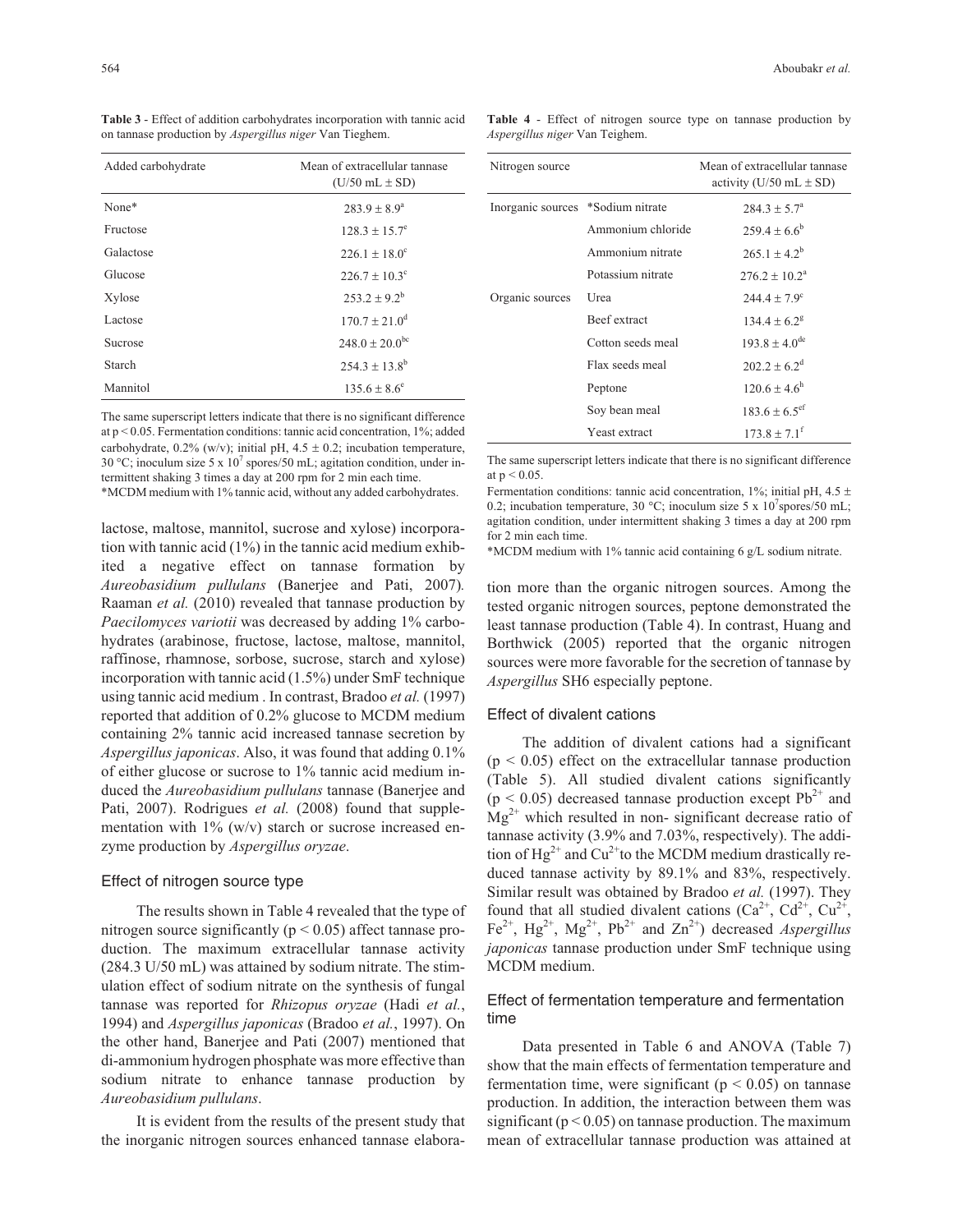**Table 5** - Effect of divalent cations on tannase production by *Aspergillus niger* Van Tieghem.

| Type of divalent cation                | Mean of extracellular tannase<br>$(U/50$ mL $\pm$ SD) |  |  |
|----------------------------------------|-------------------------------------------------------|--|--|
| None*                                  | $282.9 + 11.3a$                                       |  |  |
| $Ca^{2+}$                              | $221.8 \pm 18.6^b$                                    |  |  |
| $Cd^{2+}$                              | $127.4 \pm 12.3$ <sup>c</sup>                         |  |  |
| $Cu^{2+}$                              | $48.1 + 1.4^d$                                        |  |  |
| $Fe2+$                                 | $211.9 \pm 19.6^b$                                    |  |  |
| $\mathrm{Hg}^{2+}$                     | $30.7 + 0.6^d$                                        |  |  |
| $\mathbf{Mg}^{2+}$<br>Pb <sup>2+</sup> | $263 \pm 17.2^a$                                      |  |  |
|                                        | $271.8 + 13.1^a$                                      |  |  |
| $Zn^{2+}$                              | $229.9 \pm 32.6^b$                                    |  |  |

The same superscript letters indicate that there is no significant difference at  $p < 0.05$ .

Fermentation conditions: tannic acid concentration, 1%; individual divalent cations,  $0.2\%$  (w/v); initial pH,  $4.5 \pm 0.2$ ; incubation temperature, 30 °C; inoculums size 5 x 10<sup>7</sup> spores/50 mL; agitation condition, under intermittent shaking 3 times a day at 200 rpm for 2 min each time.

\*MCDM medium with 1% tannic acid, without divalent cations addition.

temperature 35 °C, whereas lower and higher temperatures decreased tannase production. The maximum mean of extracellular tannase production was attained after 120 h while, the lower mean of extracellular tannase production was attained after 24 h of incubation (Table 6). The analysis of variance (Table 7) confirmed the significance of the interaction between these two variables. Although the main effect of fermentation time showed that 120 h exhibited the highest extracellular tannase production, the interaction with the effect of fermentation temperature was altered the effect of fermentation time on tannase production, the highest tannase production (312.7 U/50 mL) was attained in shorter time (96 h) when the fermentation temperature was at its optimum level  $(35 \degree C)$  as presented in Table 6.

Concerning the independent effect of fermentation temperature on tannase production, Banerjee *et al.* (2005) reported that fermentation temperature affects the fungal growth, spore formation, germination, microbial physiol-

**Table 7** - Analysis of variance (ANOVA) for split plot experiment studying the effect of fermentation time and temperature on tannase production by *Aspergillus niger* Van Tieghem.

| SOV          | DF             | SS      | MS       | F      | p                  |
|--------------|----------------|---------|----------|--------|--------------------|
| <b>Block</b> | $\overline{2}$ | 814     | 406.81   | 8.18   | $0.001051*$        |
| T            | $\overline{4}$ | 54802   | 13700.57 | 275.49 | $0.000000*$        |
| Block*T      | 8              | 503     | 62.85    |        |                    |
| D            | 4              | 212759  | 53189.82 |        | 1069.572 0.000000* |
| $T^*D$       | 16             | 7500    | 468.75   | 9.426  | $0.000000*$        |
| Error        | 40             | 1989    | 49.73    |        |                    |
| Total        | 74             | 3802061 |          |        |                    |
|              |                |         |          |        |                    |

Blocks: Replicates.

T: The main effect of fermentation temperature.

D: the main effect of fermentation time.

T\*D: The interaction effect of fermentation temperature and fermentation time.

\*: Significant difference at  $(p > 0.05)$ .

ogy, and thus product formation. Therefore, maintenance of an optimal process temperature is considered as one of the major factors which affect the economics of the microbial enzymes production process. Consequently, the effect of this factor on tannase production was extensively studied by many investigators. They found that the optimum temperature for maximum production of *Aspergillus spp.* tannase ranged from 25 to 30 °C (Kumar *et al.*, 2007*;* Manjit *et al.*, 2008*;* Sabu*et al.,* 2005). The isolated strain of *Aspergillus niger* Van Teighem used in the present study has optimum temperature of 35 °C. This is an advantageous point due to reduction of the cooling cost during production on commercial scale.

Regarding the effect of fermentation time on tannase production, the obtained results showed that tannase production, at 35 °C, was peaked at the optimum fermentation time (96 h) then showed gradual decrease. This result is in agreement with other studies (Huang and Borthwick, 2005; Kumar *et al.*, 2007; Rodrigues *et al.*, 2007). The reasons of this phenomenon were illustrated by many investigators. Hadi *et al.* (1994) revealed that this might be due to catabolic repression and substrate scarcity in the medium.

**Table 6** - Effect of fermentation temperature and fermentation time on tannase production by *Aspergillus niger* Van Tieghem.

| $T(^{\circ}C)$ |                 | *Mean of extracellular tannase ( $U/50$ mL $\pm$ SD) |                 |               |                  |
|----------------|-----------------|------------------------------------------------------|-----------------|---------------|------------------|
|                | D(h)            |                                                      |                 |               |                  |
|                | 24              | 48                                                   | 72              | 96            | 120              |
| 20             | $106.6 + 6.7$   | $139.3 + 9.2$                                        | $176.5 + 8.2$   | $207.2 + 7.1$ | $248 + 11.4$     |
| 25             | $126.6 \pm 6.1$ | $171.8 + 4.4$                                        | $222.8 + 8.7$   | $258.8 + 8.8$ | $265.6 + 17.8$   |
| 30             | $153.9 + 5.8$   | $213.5 + 4.4$                                        | $255.6 + 6.8$   | $283.3 + 5.1$ | $284.6 \pm 10.9$ |
| 35             | $158.5 + 9.1$   | $220.2 + 6.1$                                        | $271.9 \pm 5.6$ | $312.7 + 6.5$ | $304.2 + 6.5$    |
| 40             | $115.5 + 8.8$   | $181.2 + 7.5$                                        | $195.6 + 9$     | $256.2 + 5.8$ | $288.8 + 4.9$    |

\*Mean of triplicates (blocks). D: Fermentation time (h). T: Fermentation temperature (°C).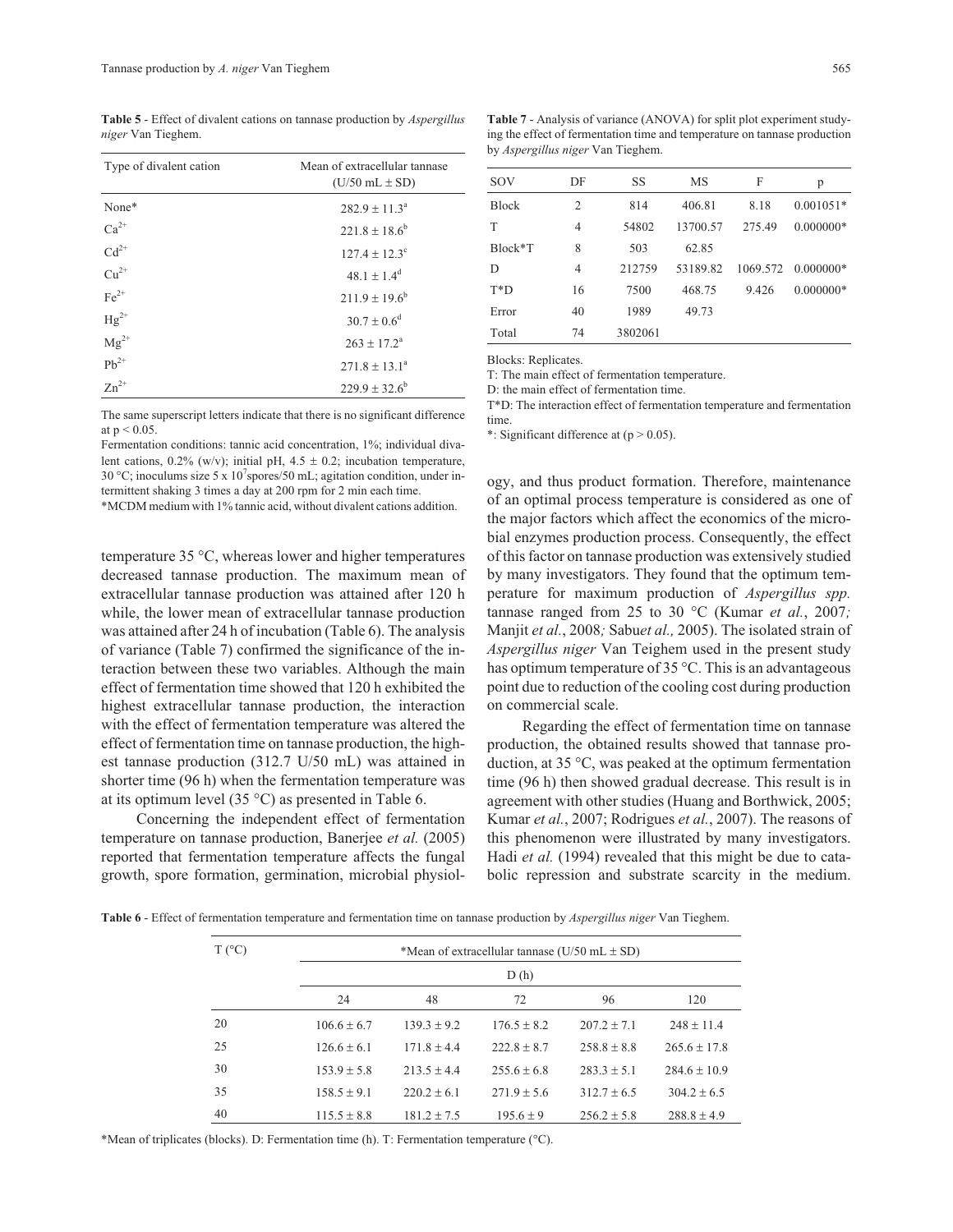Huang and Borthwick (2005) suggested that this may be due to scarcity in nitrogen source, while Kumar *et al.* (2007) and Rodrigues *et al.* (2007) mentioned that it may be caused by accumulation of toxic metabolites secreted during fermentation.

Concerning the interaction between temperature and time of fermentation process on tannase production, there are no previous investigations focused on this relationship except the study of Lekha *et al.* (1994). They studied the effect of interaction between other five variables on *Aspergillus niger* PKL tannase production in wheat bran solid medium.

In conclusion, the optimum qualitative variables affecting tannase production by a newly isolate of *Aspergillus niger* Van Tieghem were: submerged fermentation under intermittent shaking in a medium containing tannic acid and sodium nitrate as carbon and nitrogen sources, respectively. This study indicated that tannase production at optimum fermentation temperature  $(35 \text{ °C})$  was peaked at the optimum fermentation time (96 h). Further studies to optimize the rest of quantitative variables affecting tannase production by this isolate, is needed.

#### References

- Aboubakr HA, El-Banna AA, El-Sahn MA (2012) Tannase-Producing Fungi: Isolation, Screening, Identification and Optimizing the Enzyme Production. LAMBERT Academic Publishing, Saarbrücken, 188 pp.
- Aguilar CN, Gutiérrez-Sanchez G (2001) Review: Sources, properties, applications and potentioal uses of tannin acyl hydrolase. Food Sci Technol Int 7:375-382.
- Aguilar CN, Rodriguez R, Gutiérrez-Sanchez G, Augur C, Favela-Torres E, Prado-Barragan L, Ramirez-Coronel A, Contreras-Esquivel JC (2007) Microbial tannases, advances and perspectives. Appl Microbiol Biotechnol 76:47-59.
- Albertse EH (2002) Cloning, Expression and Characterization of Tannase from Aspergillus Species. M.Sc. Thesis, Faculty of Natural and Agricultural Sciences, University of the Free State, South Africa pp 24.
- AOAC International (2000) Official Methods of Analysis of AOAC International. 17th ed. Association of Official Analytical Chemists, Gaithersburg.
- Bajpai B, Patil S (1997) Induction of tannin acyl hydrolase (EC 3.1.1.20) activity in some members of fungi imperfecti. Microbial Technology 20:612-614.
- Banerjee D, Mondal KC, Pati BR (2001) Production and characterization of extracellular and intracellular tannase from newly isolated *Aspergillus aculeatus* DBF 9. J Basic Microbiol 41:313-318.
- Banerjee R, Mukherjee G, Patra KC (2005) Microbial transformation of tannin-rich substrate to gallic acid through co-culture method. Bioresource Technol 96:949-953.
- Banerjee D, Pati BR (2007) Optimization of tannase production by *Aureobasidium pullulans* DBS66*.* J Microbiol Biotechnol 17:1049-1053.
- Belmares-Cerda R, Reyes-Vega ML, Contreras-Esquivel JC, Rodriguez-Herrera R, Aguilar CN (2003) Effect of carbon

source on tannase production by two strains of *Aspergillus niger*. Revista Mexicana de Ingenieria Quimica 2:95-100.

- Bradoo S, Gupta R, Saxena RK (1996) Screening of extracellular tannase producing fungi, Development of a rapid and simple plate assay. J Gen Appl Microbiol 42:325-329.
- Bradoo S, Gupta R, Saxena RK (1997) Parametric optimization and biochemical regulation of extracellular tannase from *Aspergillus japonicus*. Process Biochem 32:135-139.
- Chatterjee R, Dutta A, Banerjee R, Bhattacharyya BC (1996) Production of tannase by solid-state fermentation. Bioprocess Biosyst Eng 14:159-162.
- Gupta R, Bradoo S, Saxena RK (1997) Rapid purification of extracellular tannase using polyethylene glycol- tannic acid complex. Lett Appl Microbiol 24:253-255.
- Hadi TA, Banerjee R, Bhattacharyya BC (1994) Optimization of tannase biosynthesis by a newly isolated *Rhizopus oryzae*. Bioprocess Biosyst Eng 11:239-243.
- Hagerman AE, Butler LG (1978) Protein precipitation method for the quantitative determination of tannins. J. Agric Food Chem 26:809-812.
- Harisha S (2007) Biotechnology Procedures and Experimental Handbook. Infinity Science Press, Canada, pp 149-152.
- Huang W, Ni J, Borthwick AGL (2005) Biosynthesis of valonia tannin hydrolase and hydrolysis of valonia tannin to ellagic acid by *Aspergillus* SHL 6. Process Biochem 40:1245-1249.
- Kar B, Banerjee R (2000) Biosynthesis of tannin acyl hydrolase from tannin- rich forest residue under different fermentation conditions. J Ind Microbiol Biotechnol 25:29-38.
- Kumar R, Sharma J, Singh R (2007) Production of tannase from *Aspergillus ruber* under solid-state fermentation using jamun (*Syzygium cumini*) leaves. Mycol Res 162:384-390.
- Lekha PK, Chand N, Lonsane BK (1994) Computerized study of interactions among factors and their optimization through response surface methodology for the production of tannin acyl hydrolase by *Aspergillus niger* PKL 104 under solid state fermentation. Bioprocess Biosyst Eng 11:7-15.
- Manjit YA, Aggarwal NK, Kumar K, Kumar A (2008) Tannase production by *Aspergillus fumigates* MA under solid-state fermentation. World J Microbiol Biotechnol 24:3023-3030.
- Pinto GAS, Leite SGF, Terzi SC, Couri S (2001) Selection of tannase-producing *Aspergillus niger* strains. Braz J Microbiol 32:24-26.
- Raaman N, Mahendran B, Jaganathan C, Sukumar S, Chandrasekaran V (2010) Optimization of extracellular tannase production from *Paecilomyces variotii.*World J Microbiol Biotechnol 26:1033-1039.
- Ramirez-Coronel MA, Viniegra-Gonzalez G, Darvill A, Augur C (2003) A novel tannase from *Aspergillus niger* with betaglucosidase activity. Microbiol 149:2941-2946.
- Rana NK, Bhat TK (2005) Effect of fermentation system on the production and properties of tannase of *Aspergillus niger* Van Tieghem MTCC 2425. J Gen Appl Microbiol 51:203- 212.
- Rodrigues THS, Dantas MAA, Pinto GAS, Goncalves LRB (2007) Tannase production by solid state fermentation of cashew apple bagasse. Appl Biochem Biotechnol 7:675-688.
- Rodrigues THS, Pinto GAS, Goncalves LRB (2008) Effects on inoculums concentration, temperature and carbon sources on tannase production during solid state fermentation of cashew apple bagasse. Biotechnol Bioprocess Eng 13:571- 576.